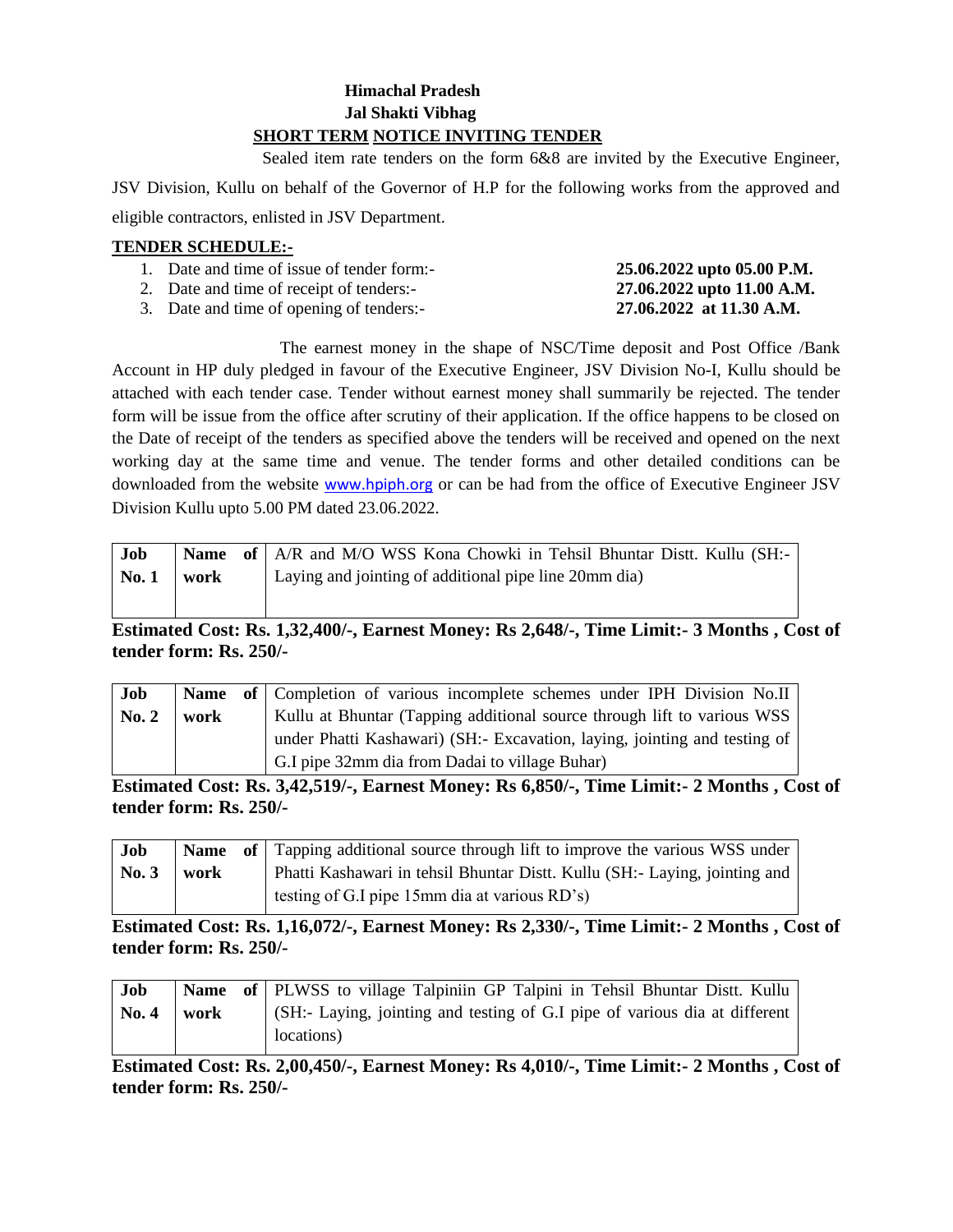| Job   |      | Name of Tapping additional source to various WSS under Phatti Kashawari in |
|-------|------|----------------------------------------------------------------------------|
| No. 5 | work | Tehsil Bhuntar Distt. Kullu (SH:- C/O wire crate near bore well at RD 30)  |
|       |      | to $60$ ) Job-II                                                           |

**Estimated Cost: Rs. 4,03,575/-, Earnest Money: Rs 8,072/-, Time Limit:- 2 Months , Cost of tender form: Rs. 250/-**

| Job                 |  | <b>Name</b> of Tapping additional source to various WSS under Phatti Kashawari in tehsil |
|---------------------|--|------------------------------------------------------------------------------------------|
| $\sqrt{N_0.6}$ work |  | Bhuntar and Distt. Kullu (SH:- C/O wire crate near Borewell II at RD 0 to                |
|                     |  | $30)$ Job-I                                                                              |

**Estimated Cost: Rs. 4,03,575/-, Earnest Money: Rs 8,072/-, Time Limit:- 2 Months , Cost of tender form: Rs. 250/-**

| Job          | <b>Name</b> | of   Completion of various incomplete schemes under IPH Division No.-II at |
|--------------|-------------|----------------------------------------------------------------------------|
| <b>No. 7</b> | work        | Bhuntar 'Tapping of additional source through lift to improve the various  |
|              |             | WSS under Phatti Kashawari in Tehsil Bhuntar Distt. Kullu (H.P) (SH:-      |
|              |             | Laying, jointing and testing of G.I pipe 20 mm dia from Poshi Tank to      |
|              |             | Chakladhar at RD 0 1600=1600 Rmt)                                          |

**Estimated Cost: Rs. 2,29,786/-, Earnest Money: Rs 4,600/-, Time Limit:- 2 Months , Cost of tender form: Rs. 250/-**

| Job          |      | <b>Name</b> of Providing WSS Pinni in Tehsil Bhuntar Distt. Kullu (H.P) (SH:- Laying |
|--------------|------|--------------------------------------------------------------------------------------|
| <b>No. 8</b> | work | and Jointing of G.I pipes to leftout habitation Kasladi, Dharli etc.) under          |
|              |      | BASP at Page No. 56 and Sr. No. 3                                                    |

**Estimated Cost: Rs. 1,60,384/-, Earnest Money: Rs 3,208/-, Time Limit:- 3 Months , Cost of tender form: Rs. 250/-**

| Job          |      | <b>Name</b> of Completion of various incomplete schemes under IPH Division No. II at |
|--------------|------|--------------------------------------------------------------------------------------|
| <b>No. 9</b> | work | Bhuntar 'Tapping of additional source through lift to improve the various            |
|              |      | WSS under Phatti Kashawari in Tehsil Bhuntar Distt. Kullu (H.P) (SH:-                |
|              |      | Laying, jointing and testing of G.I pipe 20 mm dia at RD 0 to $1800=1800$            |
|              |      | Rmt at village Nadbai)                                                               |

**Estimated Cost: Rs. 2,23,092/-, Earnest Money: Rs 4,470/-, Time Limit:- 2 Months , Cost of tender form: Rs. 250/-**

| Job       | <b>Name</b> | of   Providing WSS to PC habitation of CV Baragran in Tehsil and Distt. Kullu |
|-----------|-------------|-------------------------------------------------------------------------------|
| No.       | work        | (H.P) (SH: Laying, jointing and testing of G.I pipe 25mm dia Node B1 to       |
| <b>10</b> |             | B2 from RD 1100 to $1950 = 850$ Rmt, Node H to I from RD 1540 to $2310 =$     |
|           |             | 770 Rmt, Node I to J from RD 2310 to $2640 = 330$ Rmt, Node E to F from       |
|           |             | RD 2140 to $2715 = 575$ Rmt. Total = 2525 Rmt.) Part-I                        |

**Estimated Cost: Rs. 3,67,539/-, Earnest Money: Rs 7,351/-, Time Limit:- 2 Months , Cost of tender form: Rs. 250/-**

| Job |      | <b>Name</b> of   A/R & M/O WSS Lot Charmali in tehsi Bhunter & Dist. Kullu (SH:- |
|-----|------|----------------------------------------------------------------------------------|
| No. | work | Laying and testing of GI pipe 15 mm = $1000$ Rmt)                                |
|     |      |                                                                                  |

**Estimated Cost: Rs. 1,81,455/-, Earnest Money: Rs 3,630/-, Time Limit:- 2 Months , Cost of tender form: Rs. 250/-**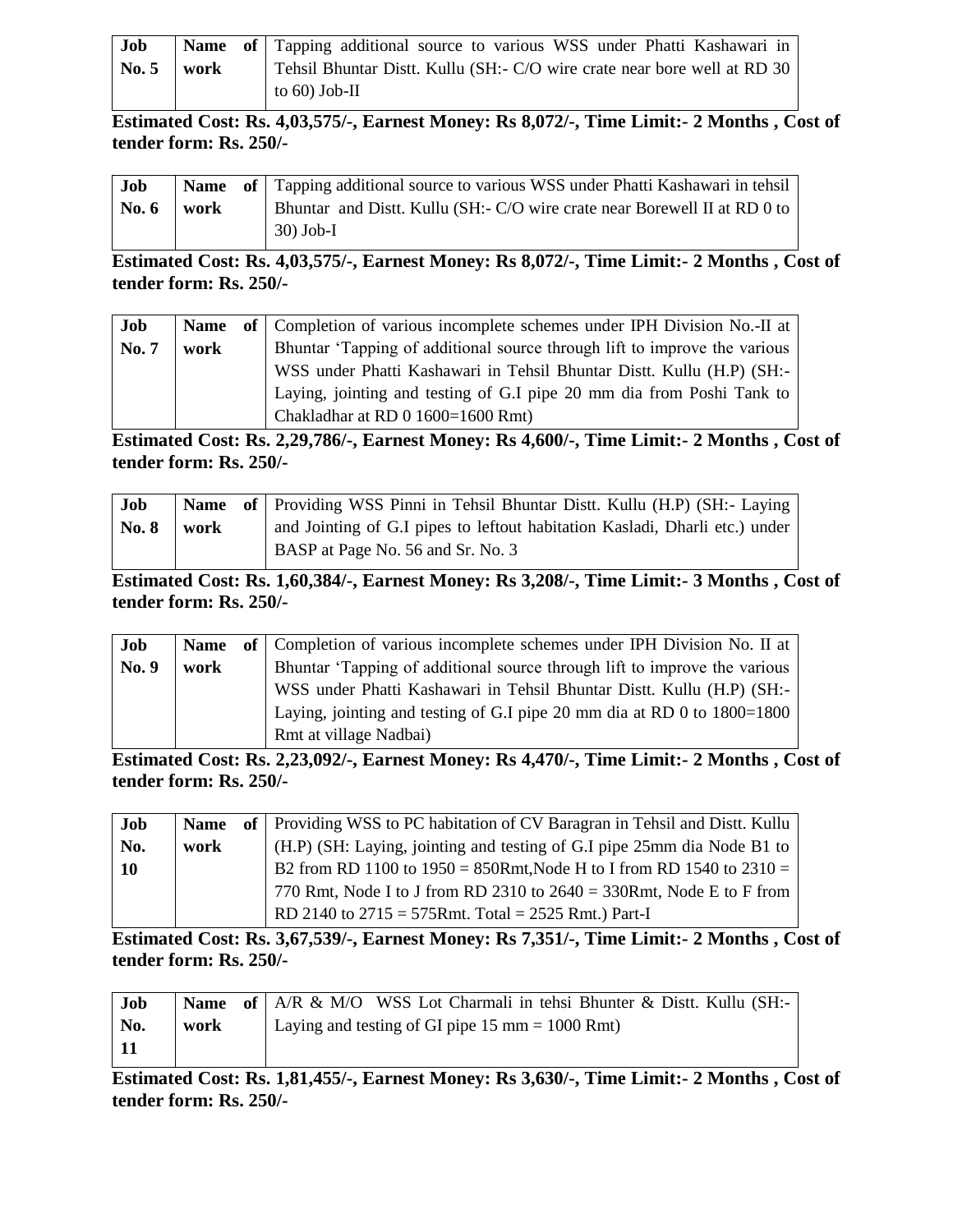| Job |      | <b>Name</b> of Restoration of WSS Dugilag in Tehsil and Distt. Kullu (H.P) (SH: C/O |
|-----|------|-------------------------------------------------------------------------------------|
| No. | work | PCC wall for protection of 65mm dia main pipe line at Kalang.)                      |
| 12  |      |                                                                                     |

**Estimated Cost: Rs. 2,66,827/-, Earnest Money: Rs 5,400/-, Time Limit:- 2 Months , Cost of tender form: Rs. 250/-**

| Job        |      | <b>Name of</b> $\vert$ A/R & M/O Sewerage Scheme Kullu Town (SH:- C/O wire crate for |
|------------|------|--------------------------------------------------------------------------------------|
| No.        | work | protection of sewerage manhole (2 No's) below River Bank at Shastri                  |
| $\vert$ 13 |      | Nagar)                                                                               |

**Estimated Cost: Rs. 4,98,518/-, Earnest Money: Rs 9,900/-, Time Limit:- 2 Months , Cost of tender form: Rs. 250/-**

| <b>Job</b> |      | Name of   Retrofitting of WSS Lari Manari Deodhar in Tehsil and Distt. Kullu (SH:- |
|------------|------|------------------------------------------------------------------------------------|
| No.        | work | Laying, Jointing and testing of G.I pipe 20mm dia and 32 mm dia to Joku            |
| 14         |      | Padhar)                                                                            |

**Estimated Cost: Rs. 2,13,872/-, Earnest Money: Rs 4,280/-, Time Limit:- 2 Months , Cost of tender form: Rs. 250/-**

| Job                |  | <b>Name</b> of C/O Lift water supply scheme from Phatti Peej Phatti Kharahal and |
|--------------------|--|----------------------------------------------------------------------------------|
| No. $15 \mid work$ |  | Barahar in Tehsil and Distt. Kullu (H.P) (SH: Laying, jointing and testing       |
|                    |  | of GMS tube pipe 25mm da from village Ropari to Shilldhari at RD 2100            |
|                    |  | to $4350 = 2250$ Rmt.)                                                           |

**Estimated Cost: Rs. 2,02,320/-, Earnest Money: Rs 4,046/-, Time Limit:- 2 Months , Cost of tender form: Rs. 250/-**

| Job                |  | Name of Providing WSS to Pc habitation of Samalang Tuin in Tehsil and Distt. |
|--------------------|--|------------------------------------------------------------------------------|
| No. $16 \mid work$ |  | Kullu (H.P) (SH:- Providing, laying, jointing and testing of GI pipe 25mm    |
|                    |  | dia to village Samalang and Tiun at RD 0/0 to 1500 and 0/0 to $0/500 =$      |
|                    |  | 2000 Rmt. And C/O RCC storage Tank 15000 Ltr. Capacity.)                     |

**Estimated Cost: Rs. 4,06948/-, Earnest Money: Rs. 8,500/-, Time Limit:- 2 Months , Cost of tender form: Rs. 250/-**

| Job                |  | <b>Name</b> of CAD work for LIS Neoli Tharman in Tehsil and Distt. Kullu (H.P) (SH: |
|--------------------|--|-------------------------------------------------------------------------------------|
| No. $17 \mid work$ |  | Providing and fixing of cast iron sluice valve 100mm dia class PN 1.00 in           |
|                    |  | Jal Shakti Section Kharhal.)                                                        |

**Estimated Cost: Rs. 4,93,122/-, Earnest Money: Rs. 9,860/-, Time Limit:- 2 Months , Cost of tender form: Rs. 250/-**

| Job           |  | Name of Providing Har Ghar Nal Se Jal to WSS Janahal, WSS Badah Shillrajgiri, |
|---------------|--|-------------------------------------------------------------------------------|
| No. $18$ work |  | WSS Bhullang and Balh WSS Tichi Chetsa Dabri and WSS Dohranala in             |
|               |  | tehsil Bhuntar Distt. Kullu (SH:- Providing, laying and jointing of G.I pipe  |
|               |  | 25mm dia=1200 Rmt for village Lower Shapaka)                                  |

**Estimated Cost: Rs. 1,95,255/-, Earnest Money: Rs. 3,910/-, Time Limit:- 1 Month , Cost of tender form: Rs. 250/-**

| Job                |  | Name of   A/R and M/O WSS Limger, Bansu, Kartar, Deun Seri in GP Kharihar in |
|--------------------|--|------------------------------------------------------------------------------|
| No. $19 \mid work$ |  | Tehsil and Distt. Kullu (SH:- Operation and maintenance of gravity main      |
|                    |  | and distribution network for 6 months)                                       |